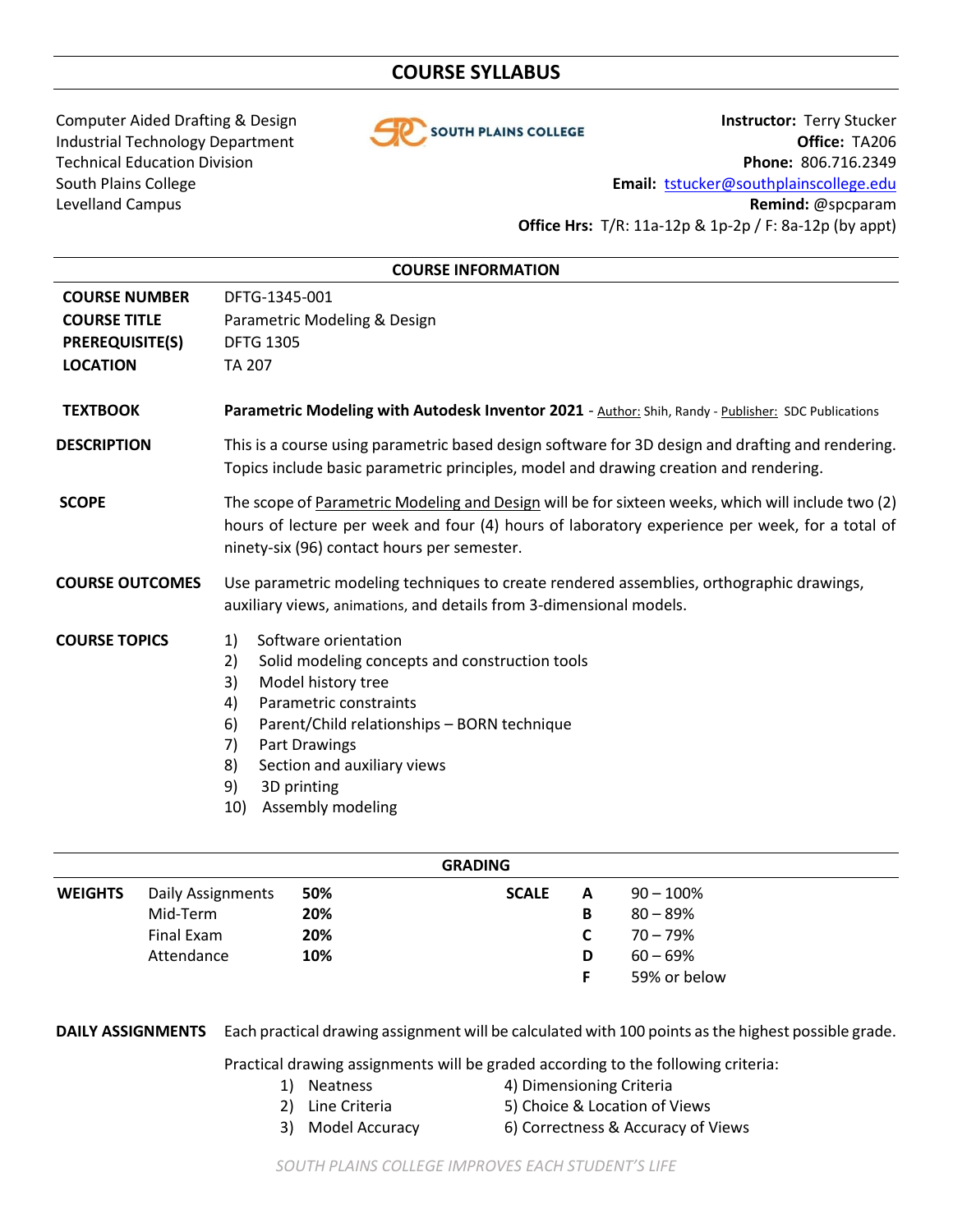| QUIZ/EXAM | Quizzes and Exams may be given periodically for the purpose of assessment. This may |  |  |  |  |  |  |  |                                                                                 |
|-----------|-------------------------------------------------------------------------------------|--|--|--|--|--|--|--|---------------------------------------------------------------------------------|
|           |                                                                                     |  |  |  |  |  |  |  | include practical drawing assessments, written assessments and or project-based |
|           | assessments.                                                                        |  |  |  |  |  |  |  |                                                                                 |

**MID-TERM / FINAL PROJECT** The mid-term and final projects will be comprehensive in nature, comprised of information from the previous lessons throughout the semester.

**ASSIGNMENT CORRECTIONS** All required work must be turned in on time in order for the student to benefit from the corrections and to prepare for future assignments.

> Assignments with a grade below 85, unless otherwise specified, can be corrected and resubmitted for an amended grade. An amended grade will have a maximum value of **85**. This is a one-time correction process and does not apply to late or missing work.

> Any assignments that are not turned in at the specified time and date will immediately receive a grade of Zero (0) – Late work will still be graded, but with a maximum grade of 85 – this will count as the students' correction.

> All electronic classwork must be saved to your folder on the cad server. Any assignment not on the server at the time of grading will immediately receive a grade of Zero  $(0)$  – improperly filed work will still be graded, after it is filed correctly, but with a maximum grade of 85 – this will count as the student's correction.

# **CLASSROOM POLICIES**

- **DISCLAIMER** The instructor reserves the right to amend any class policies or syllabus content as deemed necessary by South Plains College and will announce such changes ahead of time to the class. If a student has any questions about a change in policy, they have the right to discuss said change with the instructor.
- **ATTENDANCE Four absences**, for any reason, are allowed per semester. Tardies, defined as not being present in class within 5 five minutes of the start of class, or leaving lab 1 hour or more before it is over, will count as ½ absence. Your grade will drop one letter grade per each absence over the allowable limit. Six absences could result in the student being dropped from the course.

Whenever absences become excessive, an *Excessive Absence Report* will be sent to the Dean of Students and, if in the instructor's opinion, minimum course objectives cannot be met due to absences, the student may be withdrawn from the course with the appropriate letter grade X, W, or F.

- **WITHDRAWAL** Any student wishing to drop this class should go through the proper procedure of initiating the withdrawal by obtaining a *drop form* from the Registrar's Office. This form must be signed by the instructor.
- **OTHER POLICIES** Food and drink will be allowed at a student's workstation as long as computers are not affected in a negative way. All drinks must be covered and stored away from computer so as not to damage any component. All workstations must be thoroughly cleaned before a student leaves class.

Music is allowed in the classroom during lab time only - as long as it is played through headphones.